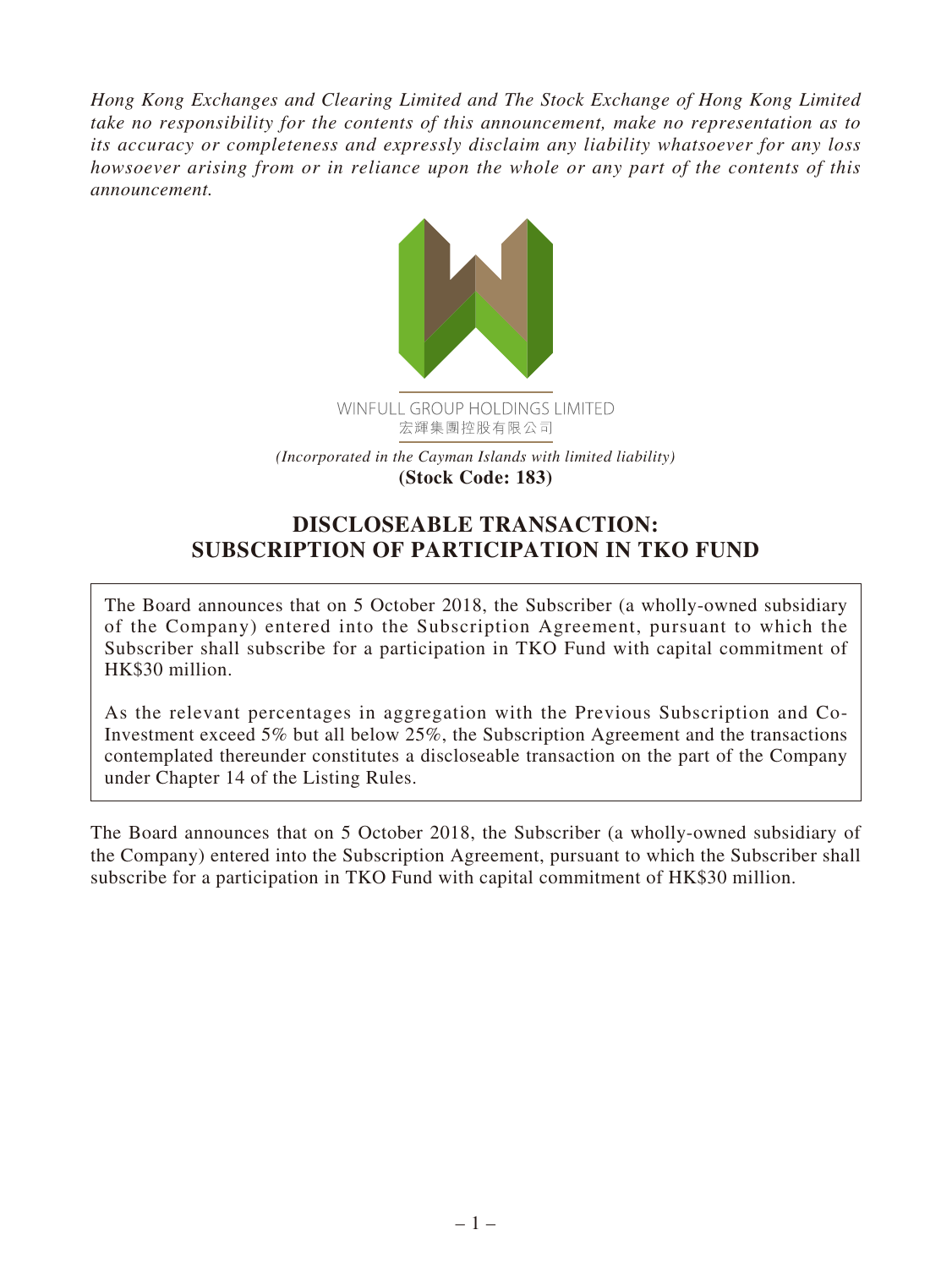# **THE SUBSCRIPTION AGREEMENT**

The salient terms of the Subscription Agreement are as follows:

### **Date**

5 October 2018

### **Parties**

The Subscriber, a wholly owned subsidiary of the Company

TKO Fund

PPI Separate Account TKO Limited (the "**Investment Manager**")

TKO Fund is a company incorporated in the British Virgin Islands with limited liability and is principally engaged in investment holding. To the best of the Directors' knowledge, information and belief, having made all reasonable enquiries, TKO Fund and its ultimate beneficial owner(s) are Independent Third Parties.

The Investment Manager is a company incorporated in the British Virgin Islands with limited liability and is principally engaged in investment management. To the best of the Directors' knowledge, information and belief, having made all reasonable enquiries, the Investment Manager and its ultimate beneficial owner(s) are Independent Third Parties.

The Investment Manager and Phoenix Property Investors Limited ("**Phoenix**") belong to the same group and have common beneficial owners. Please refer to the announcement of the Company dated 21 December 2017 and 15 January 2018 for further details of the Previous Subscription and Co-Investment.

## **Subject Matter**

Subject to the terms of the Subscription Agreement, the Subscriber shall subscribe for a participation in TKO Fund with capital commitment of HK\$30 million. The Group will account for its investment in TKO Fund as "Available-for-sale financial assets" under the classification of non-current assets.

The objective of TKO Fund is to co-invest with an institutional investor (the "**Institutional Investor**") in three properties in Tseung Kwan O (the "**Properties**"), which include total gross floor area of retail spaces of approximately 300,000 sq. ft. and car parking spaces.

The Institutional Investor is an independent reputable financial institution and to the best of the Directors' knowledge, information and belief, having made all reasonable enquiries, the Institutional Investor and its ultimate beneficial owner(s) are Independent Third Parties and do not belong to the same group of the Investment Manager and Phoenix.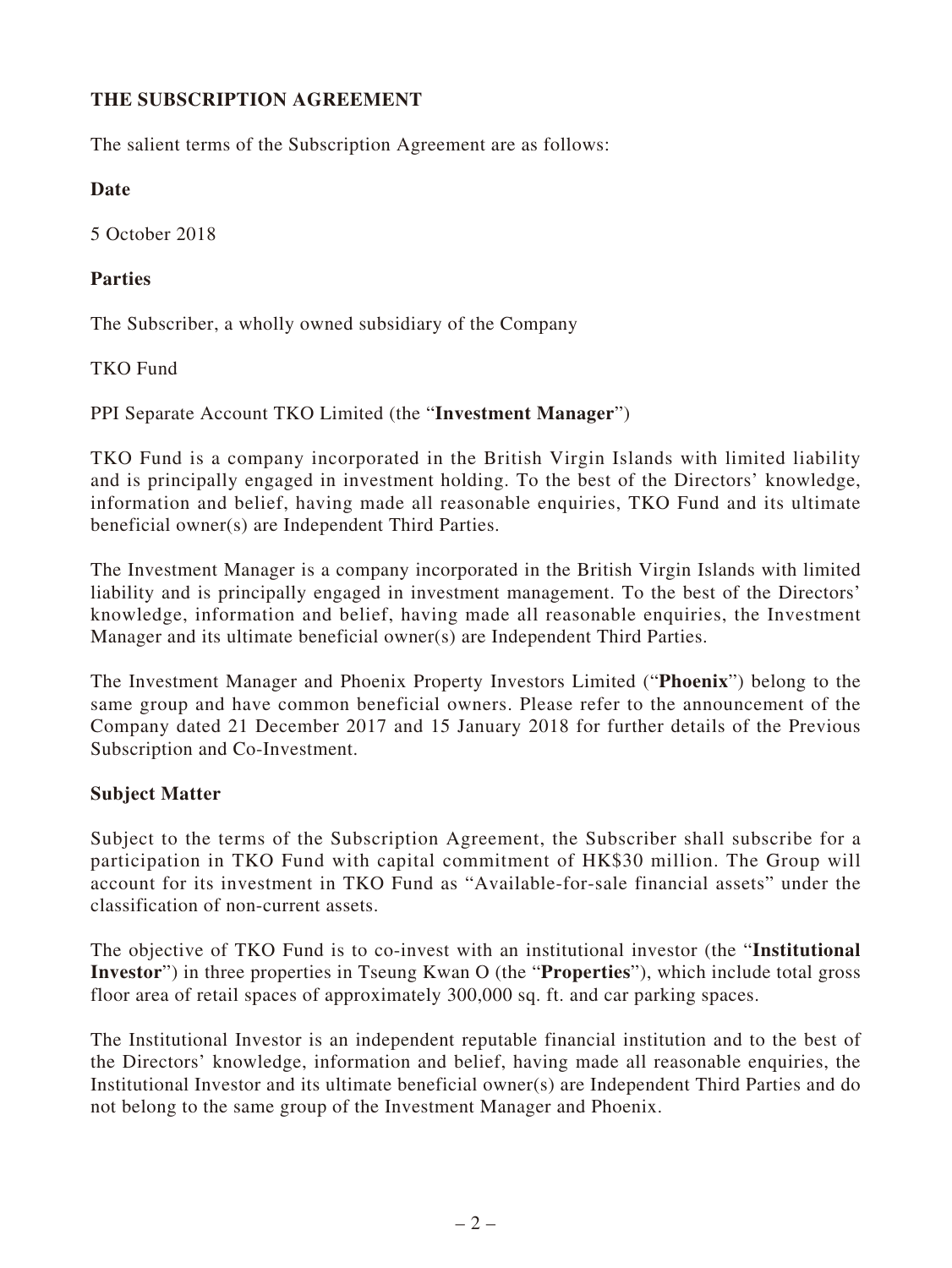The total equity investment amount for the whole investment of the Properties is approximately HK\$1,950 million and the sharing between the Institutional Investor and TKO Fund targeted approximately HK\$975 million (50%) and HK\$975 million (50%) respectively. The Institutional Investor and TKO Fund will form a co-investment vehicle (the "**JV**") to acquire and hold the investment in the Properties through an offshore-onshore holding structure. The JV is intended to be beneficially owned by the Institutional Investor and TKO Fund as to 50% and 50% respectively.

Subject to the prevailing market conditions, it is expected that the holding period of the investment in the Properties shall be approximately 5 years from its acquisition date (the "**Term**").

TKO Fund will be terminated and its affairs would be wound up following final distribution of amounts in connection with the sale or other disposal of the investment in the Properties upon the expiration of its Term.

Set out below is the proposed structure for the investment in the Properties:

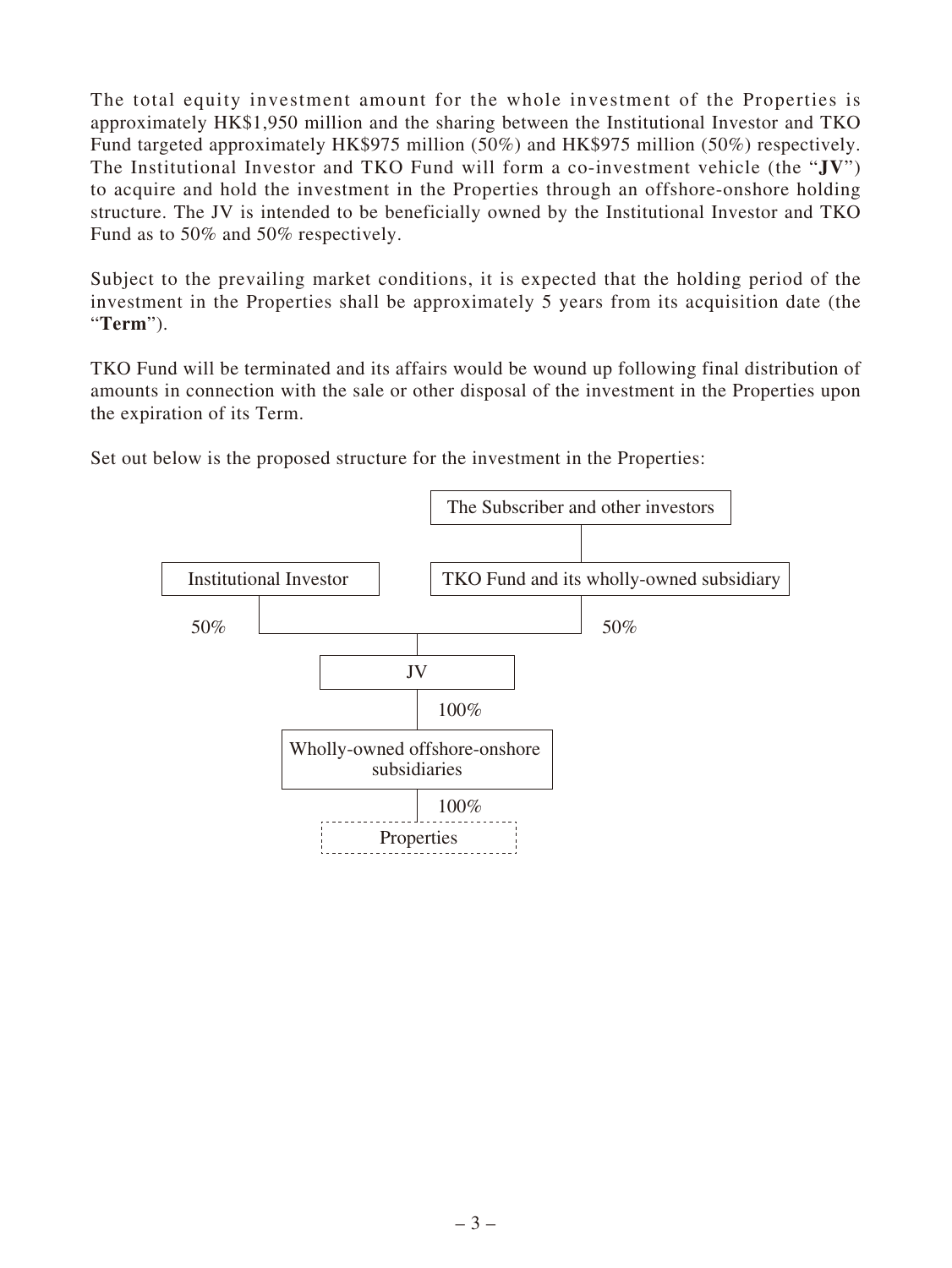## **Consideration**

The capital commitment of HK\$30 million shall be payable by the Subscriber in HK\$ to TKO Fund in accordance with the terms and conditions of the Subscription Agreement. TKO Fund will seek to complete the investment in the Properties promptly after TKO Fund and the Institutional Investor have entered into a shareholders' agreement.

Having considered the above and the factors described under the section headed "Reasons for and the benefits of the Transaction" below, the Directors consider that the capital commitment under the Subscription Agreement is fair and reasonable and in the interest of the Company and the Shareholders as a whole.

The Investment Manager will be entitled to receive a management fee commencing from the commencement date and throughout the Term in the sum equivalent to 1% per annum of the participations of the shareholders of TKO Fund.

The Group intends to finance the capital commitment by its internal resources.

## **REASONS FOR AND BENEFITS OF THE TRANSACTION**

The Group is principally engaged in property investment and trading, property development and provision of renovation services.

To complement the risk and increase the yield of the real estate portfolio of the Group, the Board decides to diversify and expand its existing investment into different real estate markets. The investment in TKO Fund will be managed by the Investment Manager, which belong to the same group and have common beneficial owner with Phoenix. The Company understands that Phoenix is a disciplined, value-oriented private equity real estate investment group with offices in Hong Kong, Shanghai, Tokyo, Sydney, Taipei, Seoul and Singapore and they also have extensive knowledge, experience and expertise in the property development, sale and leasing business in Asia Pacific, China and Hong Kong markets.

While the Group is engaged in property investment and trading and property development business in Hong Kong, the entire investment sum for the Properties would be substantial to the Group. In order to manage the risk exposure of the Group, the Group considers investment in TKO Fund represents a better alternative instead of making direct investment in the Properties.

Taking into account the abovementioned factors, the Directors consider that the terms and conditions of the Subscription Agreement and the transactions contemplated thereunder are fair and reasonable and on normal commercial terms and are in the interests of the Company and its Shareholders as a whole.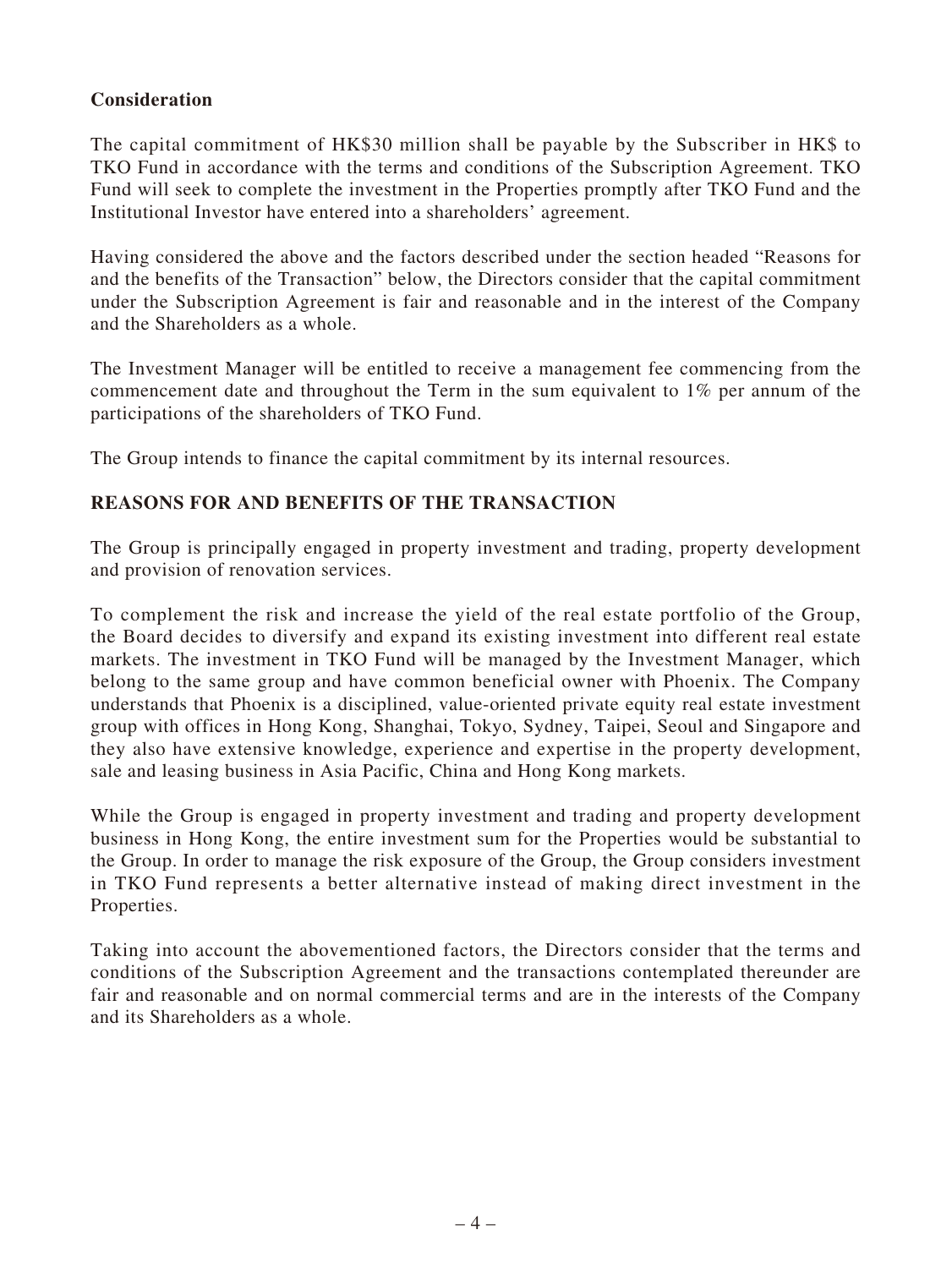# **IMPLICATIONS UNDER THE LISTING RULES**

Reference is made to the announcements of the Company dated 21 December 2017 and 15 January 2018 in relation to the Previous Subscription and Co-investment, which constitutes a discloseable transaction on the part of the Company. As disclosed in the announcements, the general partner, investment manager and investment advisor of the Previous Subscription and Co-investment belong to the same group and have common beneficial owner.

As the relevant percentages in aggregation with the Previous Subscription and Co-Investment exceed 5% but all below 25%, the Subscription Agreement and the transactions contemplated thereunder constitutes a discloseable transaction on the part of the Company under Chapter 14 of the Listing Rules.

## **DEFINITIONS**

In this announcement, unless the context requires otherwise, the following terms shall have the same following meanings as set out below:

| "Board"                        | the board of Directors                                                                                                                                                                                                                                        |
|--------------------------------|---------------------------------------------------------------------------------------------------------------------------------------------------------------------------------------------------------------------------------------------------------------|
| "Company"                      | Winfull Group Holdings Limited, a company incorporated<br>in the Cayman Islands with limited liability and the issued<br>Shares of which are listed on Stock Exchange under stock<br>code: 183                                                                |
| "Director(s)"                  | the director(s) of the Company                                                                                                                                                                                                                                |
| "Group"                        | the Company and its subsidiaries                                                                                                                                                                                                                              |
| "Subscription Agreement"       | the subscription agreement dated 5 October 2018 and entered<br>among the Subscriber, TKO Fund and the Investment<br>Manager in relation to the subscription by the Subscriber<br>for a participation in TKO Fund with capital commitment of<br>HK\$30 million |
| "HK\$"                         | Hong Kong dollars, the lawful currency of the Hong Kong                                                                                                                                                                                                       |
| "Hong Kong"                    | the Hong Kong Special Administrative Region of the PRC                                                                                                                                                                                                        |
| "Independent Third Party(ies)" | party(ies) who, together with his/her ultimate beneficial<br>owner(s), is/are persons independent of the Company and its<br>connected persons (within the meaning of the Listing Rules)                                                                       |
| "Listing Rules"                | the Rules Governing the Listing of Securities on the Stock<br>Exchange                                                                                                                                                                                        |